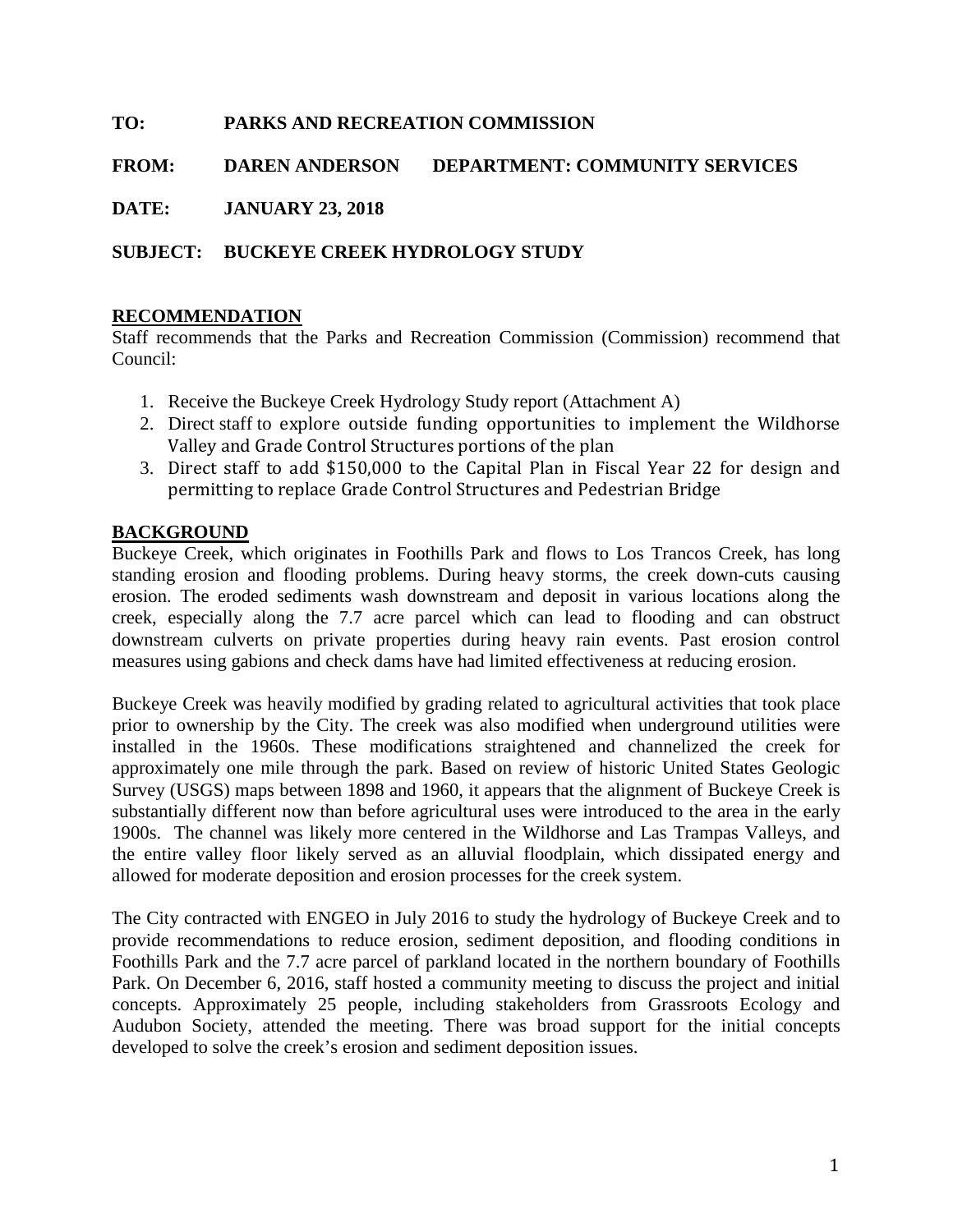On February 8, 2017, ENGEO and staff attended an inter-agency meeting with representatives from the United States Fish and Wildlife Service (USFWS), the United States Army Corps of Engineers (USACE), and the San Francisco Bay Regional Water Quality Control Board (RWQCB). This informal meeting was an opportunity to collect feedback on the preliminary restoration concepts from the regulatory agencies. The agency representatives generally supported the initial restoration concepts, and provided feedback that helped guide further development of the concepts. The key elements of the feedback were that the creek should be restored to its historic alignment to the extent practicable, and that a less engineered approach to solving issues associated with the historic modifications to the creek channel is preferred.

On March 28, 2017, staff provided an update to the Commission on the initial concepts developed to help solve the creek's erosion issues. The Commission supported the concepts; and suggested that staff and consultant further develop the concepts, host another community meeting, and return to the Commission with the draft report.

The consultant completed the hydrologic and hydraulic analyses, and refined the concepts of creek reconfiguration, which are designed to improve sediment transport conditions, resolve erosion issues, and restore geomorphic and biological function of the channel to historic conditions as much as possible. On June 12, 2017, staff hosted a community meeting to discuss the refined concepts. Although the number of participants was low (four members of the public), there was unanimous support for the recommended solutions to solve the creek's erosion problem.

On August 22, 2017, the Commission reviewed a draft of the Buckeye Creek Hydrology Study report (Attachment B). The consultant developed the report using the hydraulic analysis, and feedback from community meetings, stakeholders, regulatory agencies, and Commission. The report includes a preferred alternative conceptual design, which would restore and modify portions of Buckeye Creek by widening the creek channel to create seasonal wetland floodplains in the lower reach (Las Trampas Valley and the 7.7 acres parcel), and create a new creek channel in the upper reach (Wildhorse Valley); as well as retrofit the existing grade control structures, which have exceeded their useful lifespans. The report also discusses options for implementing portions of the full remediation alternative.

The cost of the full remediation alternative (including design, environmental review, permitting, and construction) is approximately \$9.5 million. The report includes a detailed description and itemized cost estimate for all the elements of the full remediation alternative.

The following is a brief summary of the different elements of the full remediation alternative:

## Improvements to the Lower Reach (Las Trampas Valley and the 7.7 acres parcel)

Widening the creek in the 7.7 acres of undeveloped parkland would create a 1.2-acre floodplain at approximately the ordinary high water mark and extend westerly at a 2% slope approximately to the extent of the 100-year water surface elevation. Based on hydraulic modeling performed, creating a floodplain by lowering portions of the parcel adjacent to the current creek channel would help dissipate peak flows, equilibrate sediment transport, and enhance habitat. Energy dissipation consisting of rock rip-rap would be installed at both expansion and contraction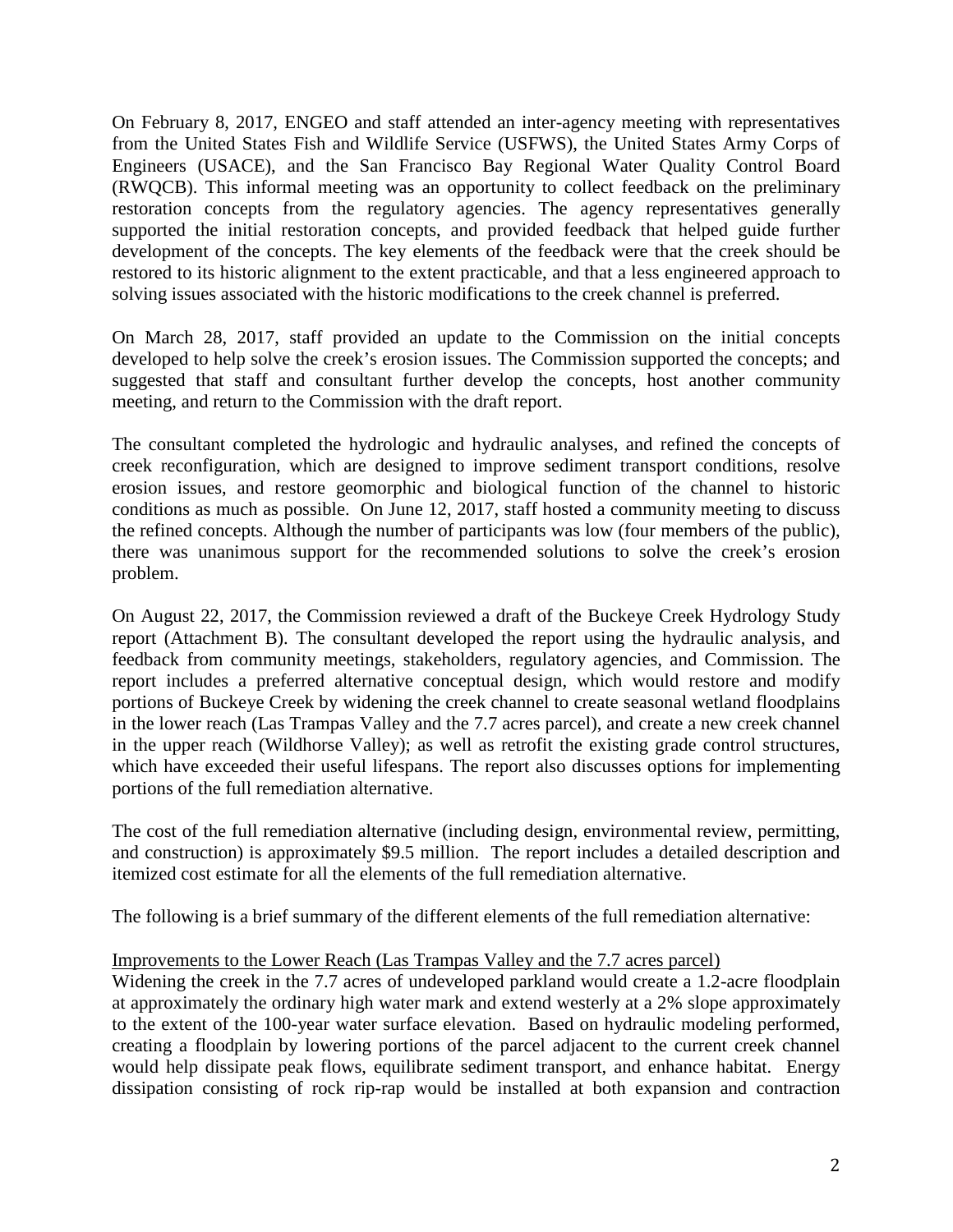locations. Trails could be built within the floodplain area, to allow park visitors access to the creek to learn about riparian habitat, with the understanding that they would need to be maintained after large rain events.

Widening the section of creek along the Las Trampas Valley would create approximately 3 acres of floodplain by removing soil material in the existing grass field, which appears to consist of fill material placed in the historic floodplain. The existing channel would be moved closer to its historic alignment, and the grade adjusted to create an extensive floodplain above the ordinary high water mark. As in the 7.7 acre area, energy dissipation consisting of rock rip-rap would be installed at both expansion and contraction locations, which would help with flow reduction, sediment transport equilibrium, and habitat enhancement. Some tree removals are required in this reach of creek to create the floodplain.

### Upper Reach (Wildhorse Valley)

The recommended improvements to the upper reach of creek involve creating a new creek channel that would meander through the historic floodplain (current grass meadow) in Wildhorse Valley. Approximately 2,655 linear feet of new creek channel and 5.5 acres of floodplain would be created.

The improvements recreate the historic floodplain by re-routing flows entering the westerly portion of the upper Buckeye Creek into the new channel. The new channel would be designed using geomorphic principles, including a low flow channel, a stable slope and a floodplain. The upper westerly tributary to Buckeye Creek would need to be re-routed near the existing sediment basin at the upper end of Wildhorse Valley to capture flows, and a stabilized confluence would also be installed where the new creek would meet the existing creek channel. The existing creek channel in Wildhorse Valley would remain and continue capturing flows from south eastern tributaries of the valley. However, the existing channel would have significantly less flow and there would be minimal erosion because the new creek channel would capture majority of flows from the upper Buckeye Creek. The existing sediment basin located at the base of the creek system at the top of Wildhorse Valley would be eliminated.

#### Grade Control Structures

The existing grade control structures, which are expected to fail in the next five to ten years, would be retrofitted and/or replaced to meet current restoration standards.

## **DISCUSSION**

After careful consideration, the staff and Ad Hoc Committee recommend that the City should pursue outside funding to implement the portion of proposed work that includes creating a new creek channel in the upper reach (Wildhorse Valley) and retrofitting the existing grade control structures throughout the creek (approximate cost: \$3.7 million). The recommendation also includes directing staff to request \$150,000 to the Capital Plan in Fiscal Year 22 for design and permitting to replace grade control structures and pedestrian bridge (located at the creek across from the Foothills Park Interpretive Center). Adding \$150,000 to the Capital Plan provides a fallback option if the City is not able to obtain outside funding to implement the recommendations.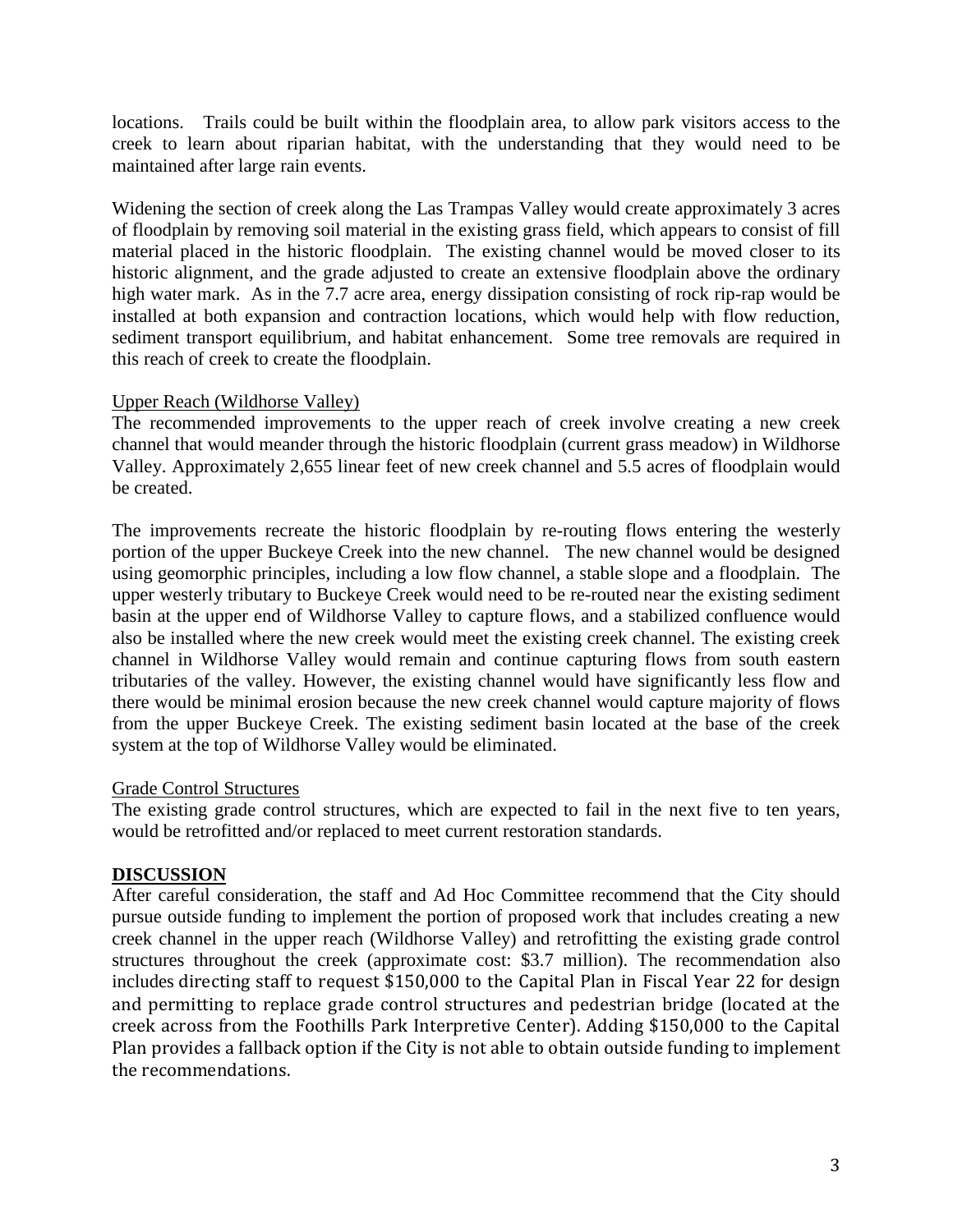The key factors that guided this recommendation include:

- 1. The City's approximately \$50 million capital budget gap
- 2. Creating a new section of creek in Wildhorse Valley addresses a significant portion of the erosion and sedimentation issue (approximately 50%).
- 3. The construction of a new section of creek in Wildhorse Valley and replacing the grade control structures will disrupt park visitors and wildlife less than implementing all portions of the preferred alternative.
- 4. If more erosion and sediment control is needed in the future, the City can learn from the experience with the Wildhorse Valley creek improvements and consider implementing the creek improvements in Las Trampas Valley and the 7.7 acres area.
- 5. The grade control structures and the pedestrian bridge are expected to fail in the next five to ten years, and must be replaced.

## Alternative Options

The following is a list of the options and their implications:

1. The City could take no action

The creek is expected to continue to down cut, and the existing grade control structures, which are at the end of their useful life, will likely fail in 5 to 10 years. When the grade control structures fail, severe erosion problems are anticipated in several areas of Foothills Park, especially in Wildhorse Valley (upper reach) where the utility corridor would be threatened. The utility corridor consists of electric, phone, sanitary sewer, a pressurized water main, and fiber optic communication lines that are positioned along the edge of the Buckeye Creek channel in Wildhorse Valley.

Thousands of cubic yards of sediment per winter could be deposited into the 7.7 acre parcel, and eventually into Los Trancos and San Francisquito Creeks. Excess sediment can negatively impact creeks. The soil particles cover spawning areas, smothering trout eggs, aquatic insects, and oxygen producing plants. Increased turbidity levels (suspended sediment) in a stream will increase water temperatures, reduce light penetration and plant growth, and affect the ability of fish to locate and capture prey by greatly reducing visibility. Steelhead trout and other fish can die from the abrasive, gill clogging effects of suspended sediment, which interferes with their breathing.

There would likely be substantially more down cutting in the creek channel; up to 30 feet below grade in some areas. In the mid-1970s the deepest section of the creek was measured at 7.4 feet below grade, and currently it is 20-22 feet below grade (Wildhorse Valley). With the deep down-cut creek channel, the water table in the meadows (in all reaches of the creek) is expected to prematurely drain with less mid/late season water for shrubs/trees. The exposed creek banks will allow water to seep out of the horizontal layers like poking a hole in the side of a barrel.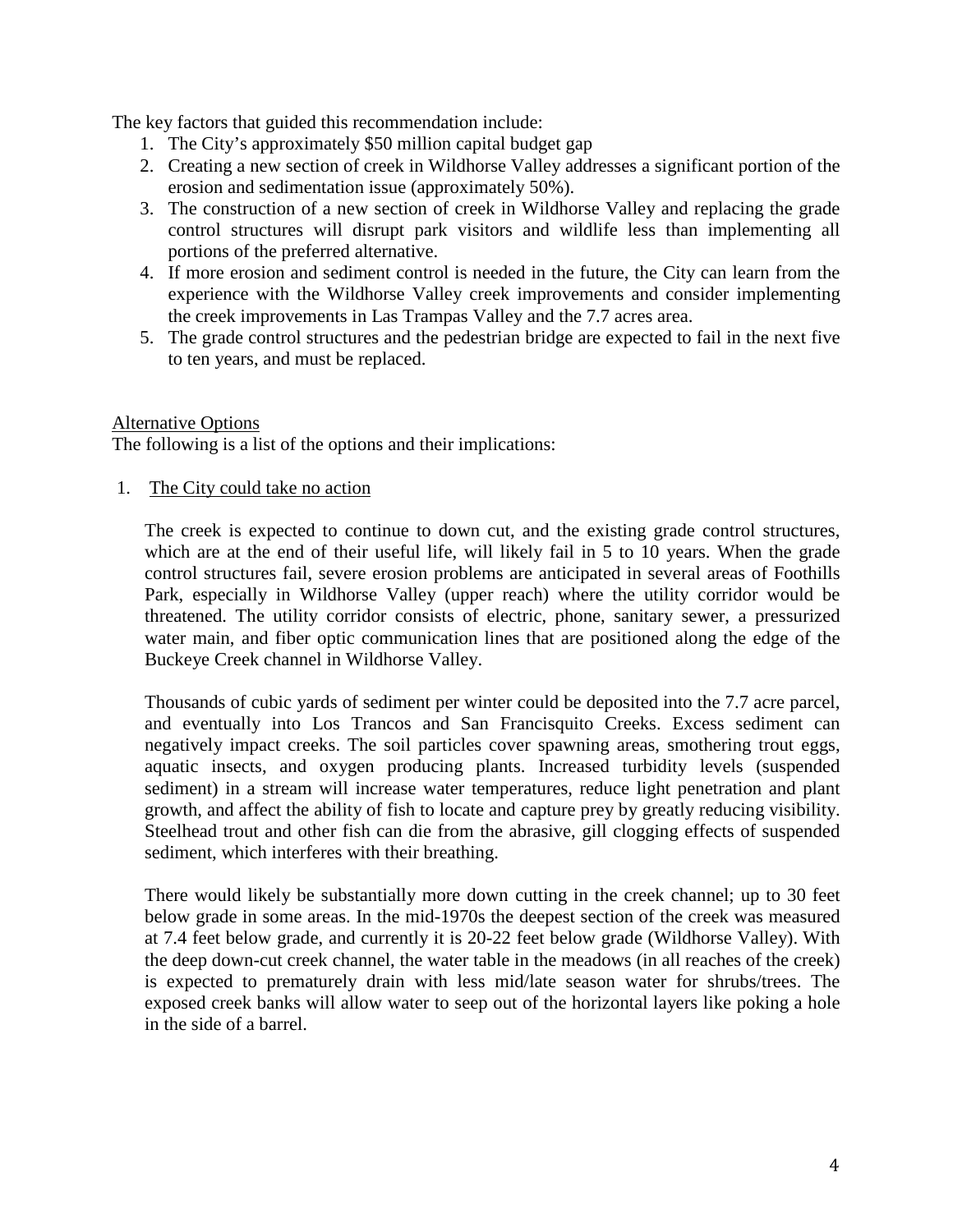Several bridge structures would also become unusable. If no action was taken, the pedestrian bridges will likely fail in the next 5 to 10 years as the creek banks, where the bridge footings are located, erode.

Eventually the City would have to propose some structural improvements in the creek channel to protect the existing utility corridor from being undermined. This would require the same federal and state permits that would be required for the preferred alternative. The USACE/RWQCB and California Department of Fish and Wildlife (CDFW) may ask the City to provide a more holistic intervention approach to managing issues in the watershed, and potentially deny permitting clearances for activities where continued regular maintenance of the channel is proposed solely to prevent disruption of utility services.

2. The City could propose to retrofit existing grade control structures and the pedestrian bridges as a minimum project.

This would not solve the erosion, sediment deposition, or flooding issues. Given the current state of the channel, retrofitted grade control structures would need to be geotechnically designed to withstand additional scour and very large sediment loads, making them more expensive to build and maintain. This scenario may be more challenging to permit because the USACE/RWQCB and CDFW may ask for a less engineered approach to solve issues associated with the historic modifications to the creek channel.

## **Approximate Cost for Grade Control Structures and One Pedestrian Bridge Replacement: \$1,572,768**

| <b>Total</b>                                                 | \$1,572,768 |
|--------------------------------------------------------------|-------------|
| Assume 4% Construction Cost Increase over 5-years            | \$1,350,728 |
| Permitting, Design, Administration (20% of Present Day Cost) | \$222,040   |
| <b>Grade Control Structures</b>                              | \$706,800   |
| (50% increase due to standalone project)                     | \$353,400   |
| 1 Pedestrian Bridge                                          | \$50,000    |
| Subtotal                                                     | \$1,110,200 |

3. The City could elect to implement the Wildhorse Valley Restoration, grade control structures, and pedestrian bridge.

Because the majority of excess sediment appears to be generated in the upper reach of Wildhorse Valley, implementation of that project first would provide the greatest benefit to the creek channel downstream. Only implementing the new creek channel in Wildhorse Valley, the grade control structures, and pedestrian bridge would help protect the utility corridor, and resolve the erosion and sediment transfer in Wildhorse Valley; and help reduce those problems downstream. A significant amount of the creek's erosion issue would likely be resolved through this work. Additionally, this work would be more isolated within Foothills Park and likely result in  $\langle$  less interruption to most areas of the park while remediation work is underway (*i.e.*, fewer effects to existing environmental resources and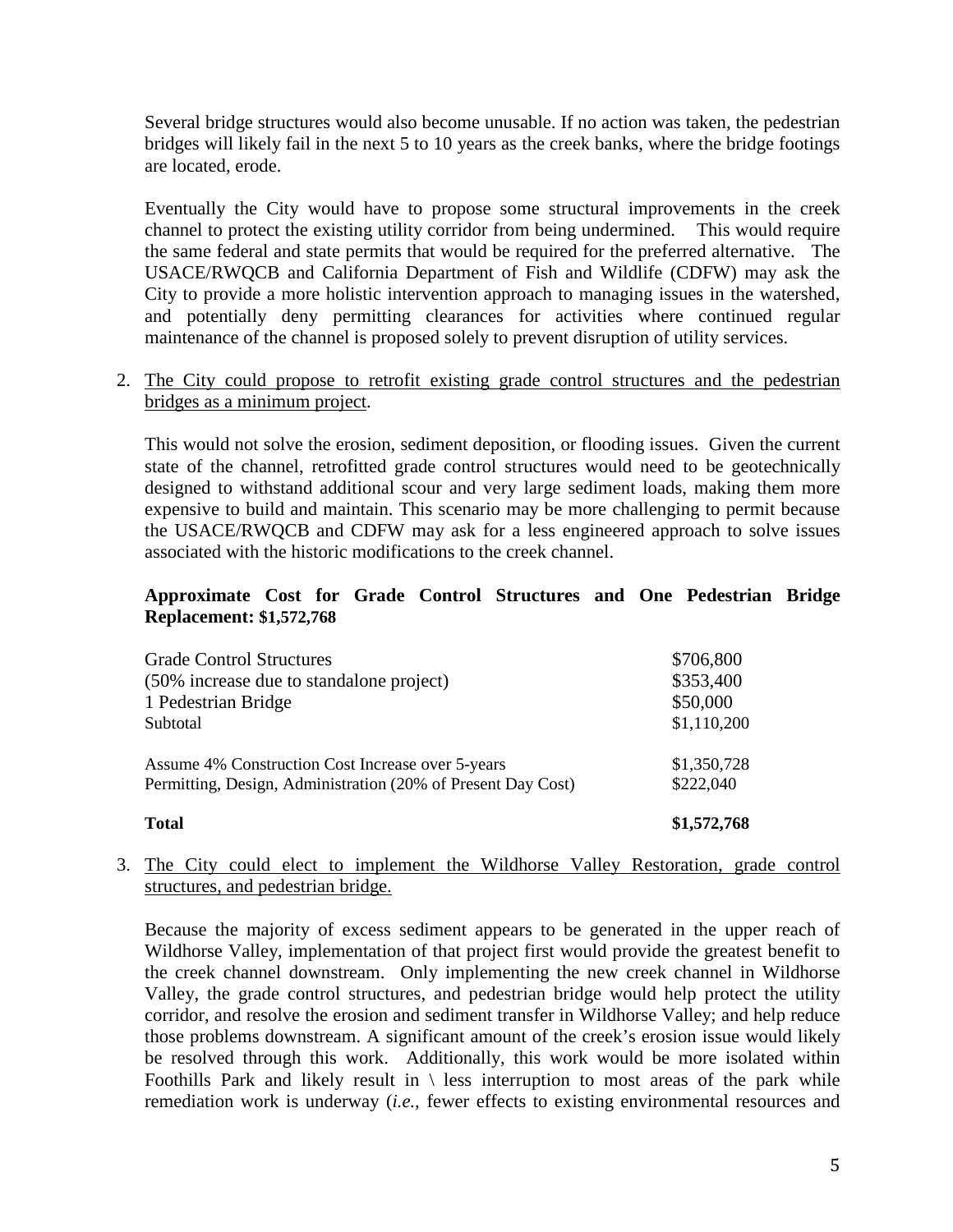park users). However, some continued erosion in the Las Trampas Valley and some sediment deposition in the 7.7 acre area will continue. This project would also temporarily limit access to multiple trails and the campground, as well as impact the Orchard Glen picnic area.

#### **Approximate Cost for Wildhorse Valley Restoration and Grade Control Structures and Pedestrian Bridge: \$3,739,818**

| <b>Total:</b>                                                                                               | \$3,739,818                          |  |
|-------------------------------------------------------------------------------------------------------------|--------------------------------------|--|
| Permitting, Design, Administration (25% of Present Day Cost)                                                | \$637,475                            |  |
| Assume 4% Construction Cost Increase over 5-years                                                           | \$3,102,343                          |  |
| Subtotal                                                                                                    | \$2,549,900                          |  |
| Wildhorse Valley<br>Existing and New Grade Control Structures<br>One Pedestrian Bridge (Las Trampas Valley) | \$1,793,100<br>\$706,800<br>\$50,000 |  |

If the City elects to do more than the Wildhorse Valley project, and take a phased approach to doing one or both of the other projects (Las Trampas Valley and the 7.7 acre parcel) at future dates, there would be added cost and time of repeating the regulatory permitting and construction costs inflation.

#### Summary of itemized project costs:

| 7.7-acre parcel (construction)                               | \$838,400   |
|--------------------------------------------------------------|-------------|
| Las Trampas Valley (construction)                            | \$3,358,130 |
| Wildhorse Valley (construction)                              | \$1,793,100 |
| Retrofit of Existing Grade Control Structures (construction) | \$706,800   |
| Subtotal                                                     | \$6,696,430 |
| Assume 4% Construction Cost Increase over 5-years            | \$8,147,231 |
| Permitting, Design, Administration (20% of Present Day Cost) | \$1,339,286 |
| <b>Total</b>                                                 | \$9,486,517 |

## Impacts and Challenges:

While the proposed improvements would have a number of benefits, including resolving the erosion and sedimentation issues, creating more (and vastly improved) riparian habitat, providing public access to the creek areas, enhanced environmental education opportunities, and reduced ornamental turf and potable water savings, there are some impacts from the creek improvements.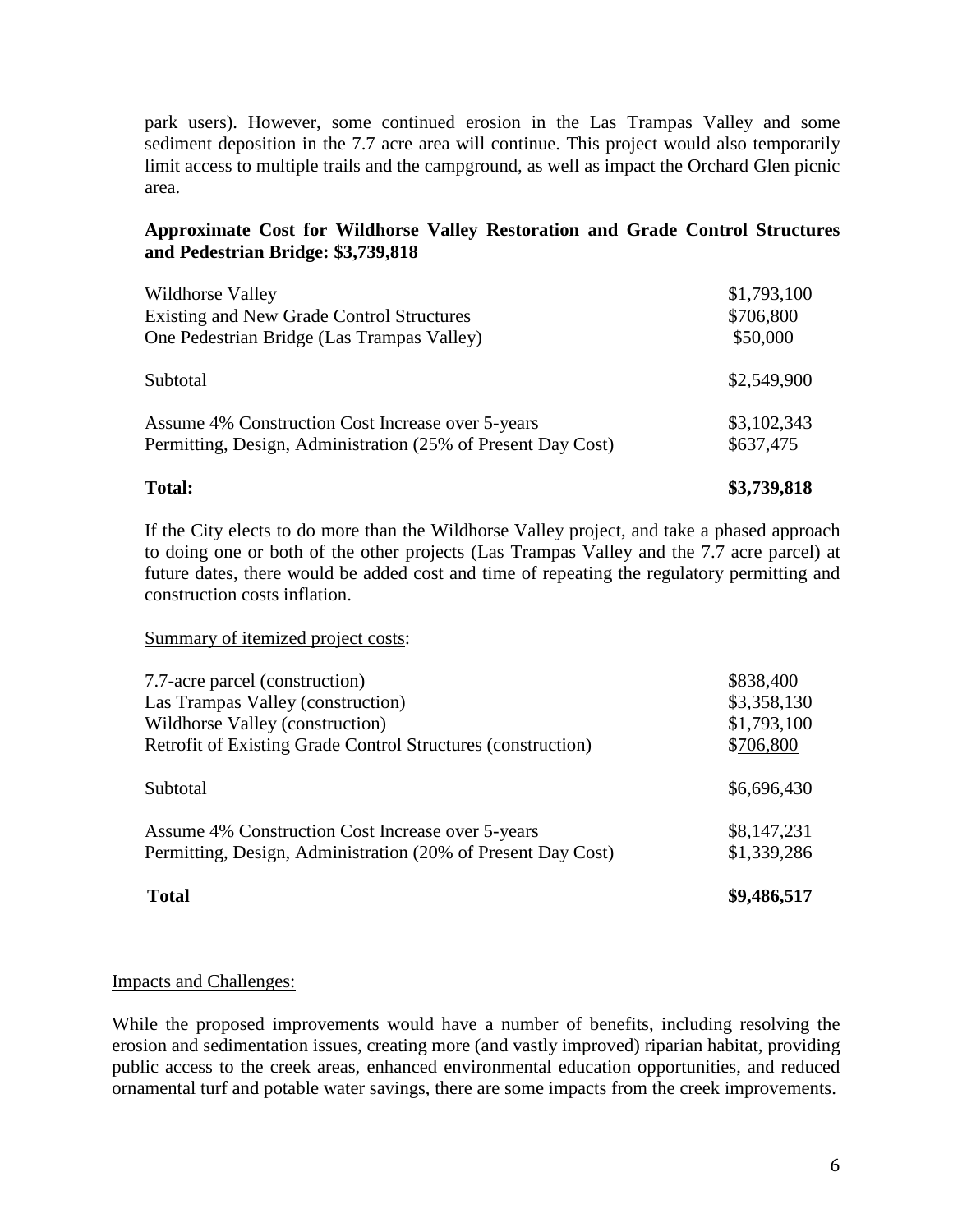### Wildlife Impacts:

During construction there will be significant efforts to protect nesting birds and threatened plant species. However, some wildlife (deer, coyote, bobcats, etc.) will likely avoid the immediate project site during construction. Post construction there will be a settling period where plants gradually establish. Wildlife will be attracted to the natural stream channel. Visitors will have additional viewing potential of native riparian plants, multiple bird species, and larger wildlife like raccoons, rabbits and deer. It is possible that the project could be completed in one summer; however, it may take three to five years for the vegetation to fully establish.

More information about wildlife impacts will be known during the permitting and environmental review process of the project.

Park Visitor Impacts:

There may be certain areas of the park that are closed to public access during construction.

If the improvements are implemented in Wildhorse Valley, the construction would limit access to Towle Campground, four trail heads, and have impacts to Orchard Glen Picnic Area.

If the improvements are implemented in Las Trampas Valley there would be permanent change to the look and use of the grass field. The grass field in Las Trampas Valley is used for recreation activities. In addition to individual park visitors and families relaxing and recreating on the field, the area is also frequently used by park visitors picnicking at the adjacent Orchard Glen picnic area and by people who have rented the Oak Grove picnic area. The Oak Grove picnic area accommodates up to 150 people. The lawn area is also used by City's Recreation Division to host Foothills Park summer camps. Staff have evaluated the amount of use on the grass field, and have determined that half of the grass field could be used for restoring the creek, and the remaining half of the turf (approximately 5 acres) could still meet the recreational needs for the park visitors. Recreation staff believes the proposed improvements to the creek would allow them to incorporate more nature elements into the curriculum for the camps. Improved access to riparian areas next to the turf will be a helpful addition.

There are 16 acres of turf grass in Foothills Park, including 10 acres in Las Trampas Valley and 6 acres near the park entrance and lake area. If the section of creek in Las Trampas Valley were widened as proposed, there would still be 11 acres of turf grass in the park.

If the improvements are implemented in the 7.7 acre parcel, the area would need to be closed to public access during the construction phase. There would also be impacts to the Oak Grove Picnic Area.

The impacts from the Buckeye Creek improvements would be similar to the Boronda Lake Dam reconstruction project, which occurred in summer of 1987. During the 1987 project, park visitors